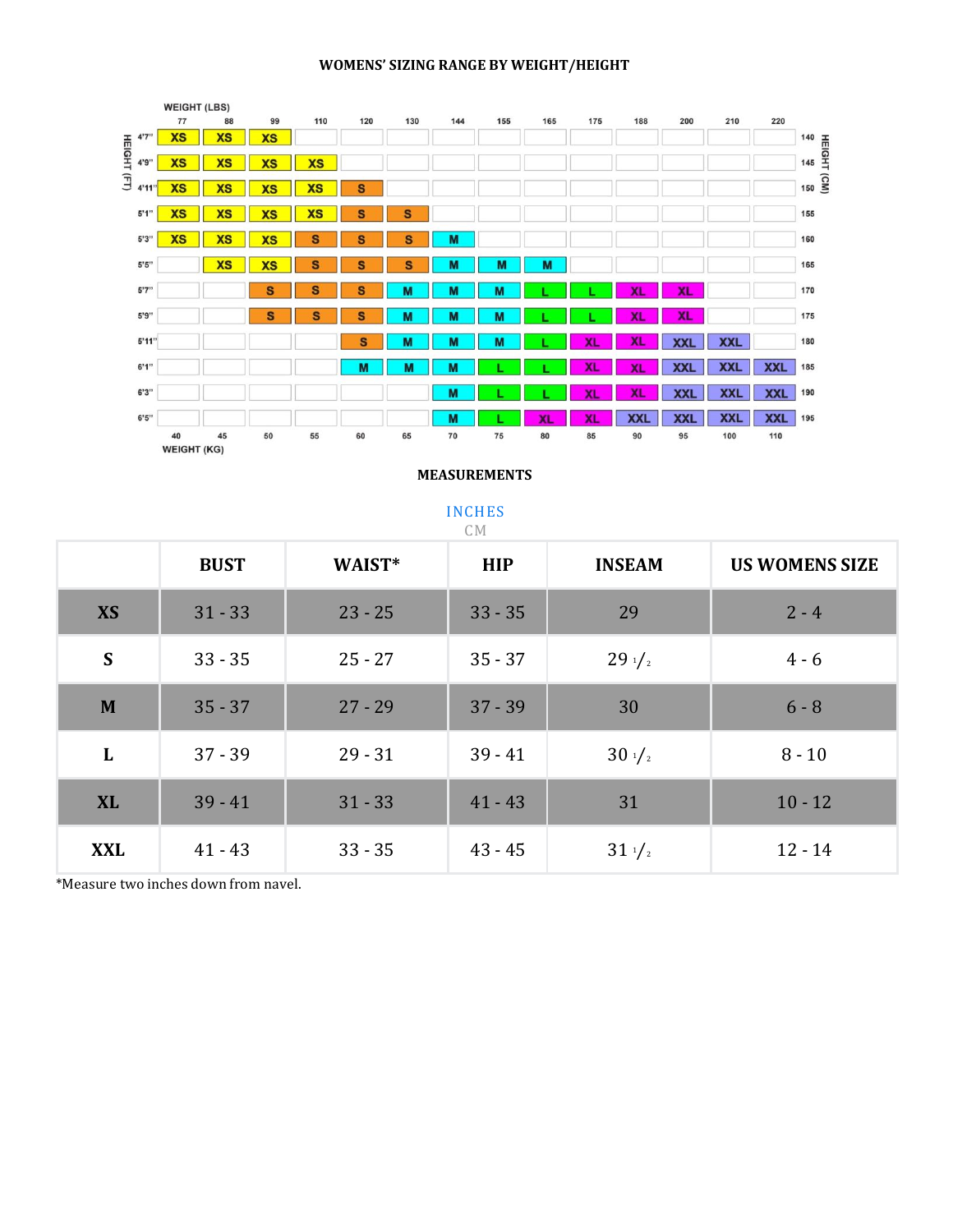

Model is 5'10" (178 cm) and 130 lbs (59kg). She is wearing size MEDIUM.

### HOW TO MEASURE

For the most accurate results, take measurements over close fitting apparel. Use a flexible, flat tape measure and if possible, have someone help take your measurements.

## 1. CHEST

Relax your arms at your side. Measure under your arms, around the fullest part of your chest, keeping the tape horizontal. 2. WAIST

Stand straight andmeasure the narrowest part of your waist keeping the tape horizontal.

# 3. HIP

Stand with yourfeet together and measure around the fullest point of the hip, keeping the tape horizontal.

## FIT TIPS

Zoot products are designed to be RACE FIT with integrated compression to maximize performance and aerodynamic benefits. For a less compressive feel we recommend you size up. If you are between sizes we recommend you size up.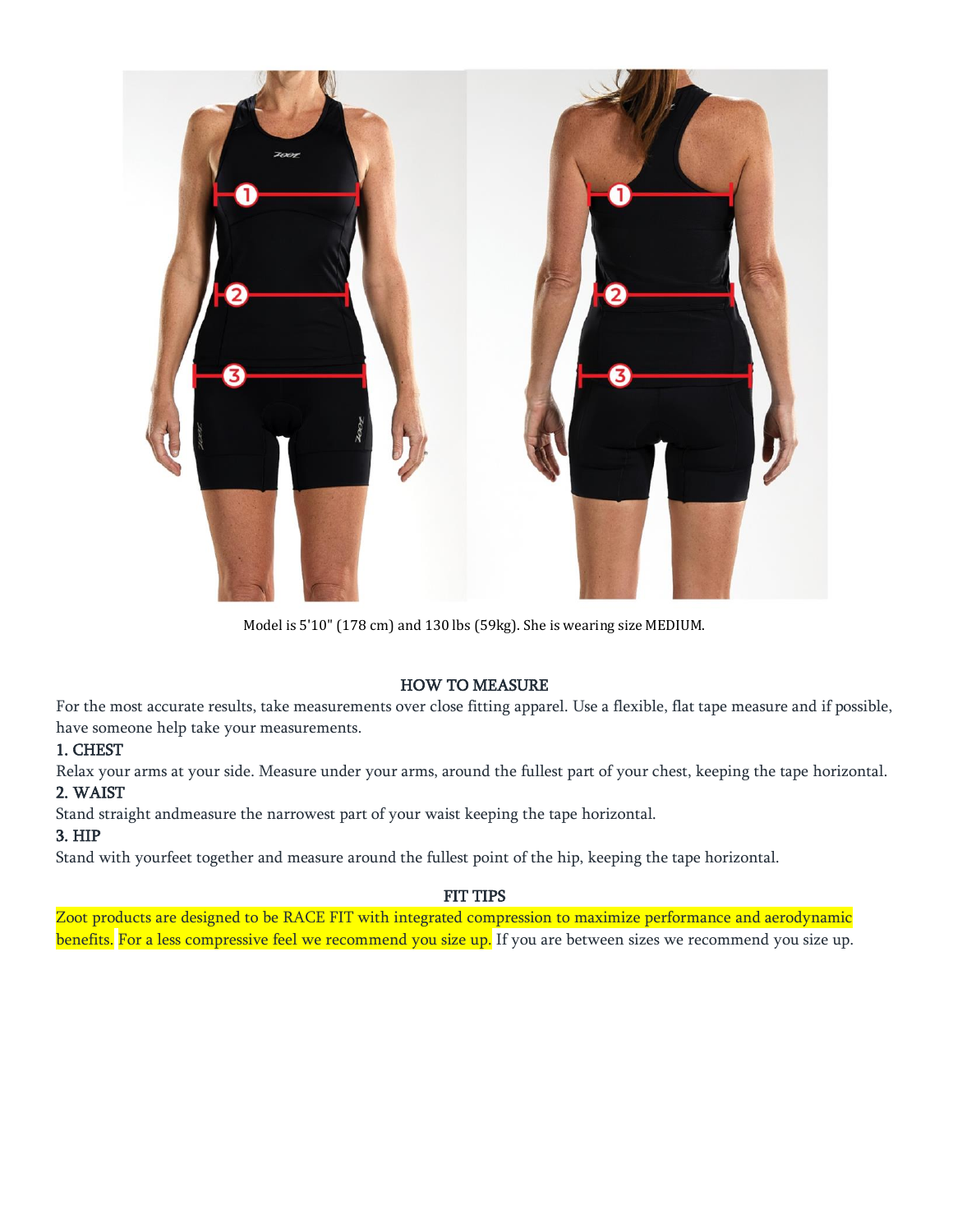#### **MENS' SIZING RANGE BY WEIGHT/HEIGHT**



### **MEASUREMENTS**

### INCHES

| C <sub>M</sub> |              |              |            |  |  |  |
|----------------|--------------|--------------|------------|--|--|--|
|                | <b>CHEST</b> | <b>WAIST</b> | <b>HIP</b> |  |  |  |
| <b>XS</b>      | $34 - 36$    | $28 - 30$    | $32 - 34$  |  |  |  |
| S              | $36 - 38$    | $30 - 32$    | $34 - 36$  |  |  |  |
| M              | $38 - 40$    | $32 - 34$    | $36 - 38$  |  |  |  |
| L              | $40 - 42$    | $34 - 36$    | $38 - 40$  |  |  |  |
| <b>XL</b>      | $42 - 44$    | $36 - 38$    | $40 - 42$  |  |  |  |
| <b>XXL</b>     | $44 - 46$    | $38 - 40$    | $42 - 44$  |  |  |  |